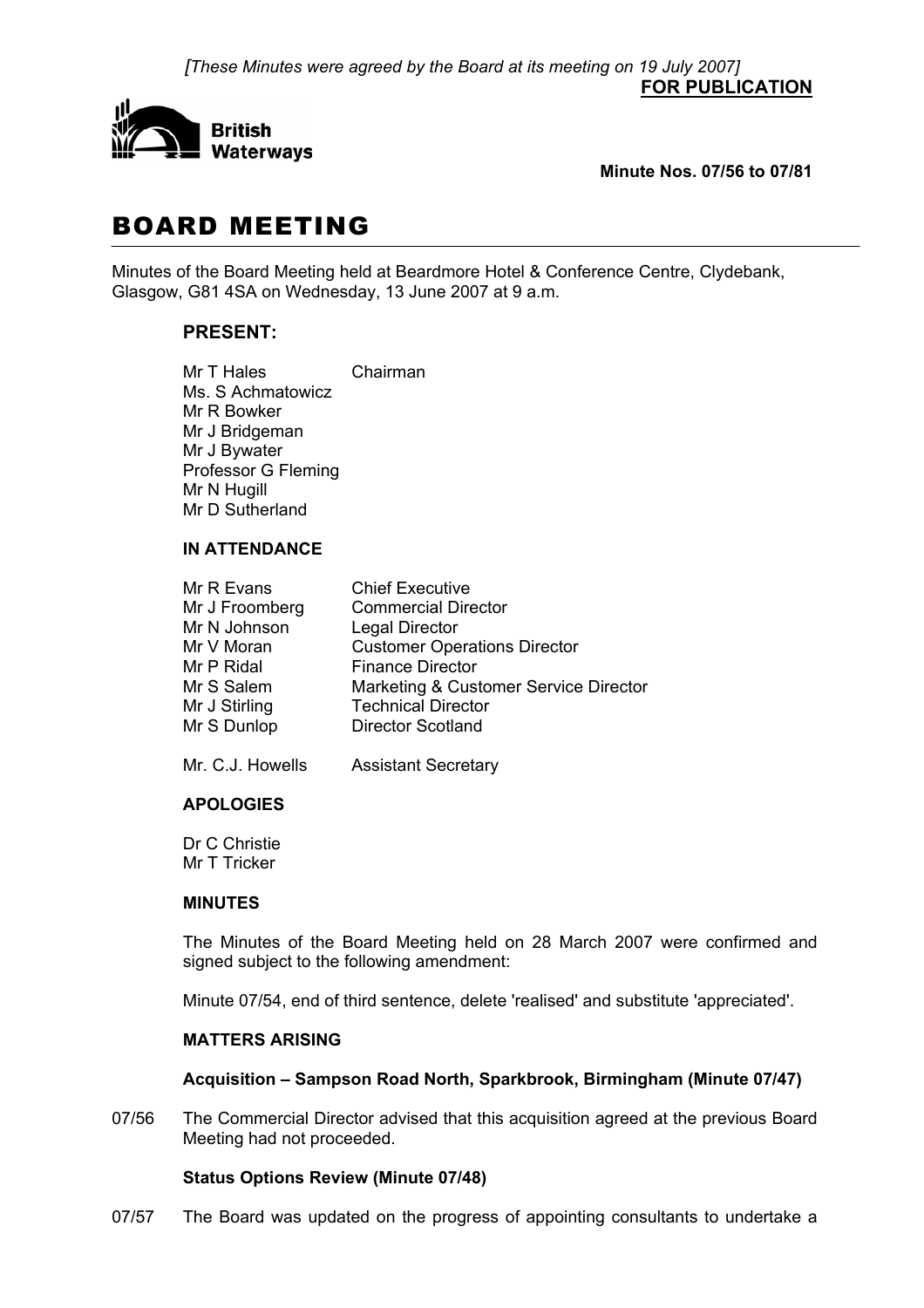review of future status options for BW. Short-listing was taking place with a view to final interviews by the Chairman and Vice-Chairman and some Executive Directors towards the end of July. The Commercial Director advised that the objective of the appointment was to produce a specific recommendation and not just evaluate a range of options. There was a strong emphasis in the brief of the overriding requirement of securing the future of the inland waterways. Board Members would receive the brief for the appointment of the advisers.

 On the Scottish dimension to the review, it was noted that the position should be clarified by the meeting that the Chairman and Chief Executive were to attend with Mr. John Ewing, Head of Transport Group, Scottish Executive, later in the afternoon.

# **CHIEF EXECUTIVE'S REPORT**

07/58 The Board noted BWB 3278.

#### **Defra Relations**

07/59 The Chief Executive reported that the robust exchange of view with Defra on the CSR award and the Status Review had not impeded the establishment of a good working relationship with the new Defra team. The meeting with the Shareholder Executive later in the month would be an opportunity to take this further. The Waterways Minister's office was proposing a meeting with the Chairman and Chief Executive and this was likely to take place in July.

#### **Scottish Parliament Elections**

07/60 The Director Scotland advised that he was awaiting confirmation of BW's position in regard to the new political administration in Scotland. When this was known, the opportunity would be sought to present BW's vision for the waterways in Scotland.

# **British Waterways Scotland Group (BWSG)**

07/61 The Board considered and agreed recommendations for revising the membership and attendance at BWSG meetings as set out in the Chief Executive's Report. It was agreed that BWSG make a worthwhile contribution to the role and visibility of waterways in Scotland and would continue as presently constituted.

 It was accepted that the route for recommendations from BWSG to BW was via the Director Scotland and the Executive. The Chairman of BWSG could also raise issues directly at Board Meetings.

#### **Sustainability**

07/62 The Board welcomed the endeavour of the Executive to set down BW's commitment to sustainable development and suggest how this might be achieved. The lack of generally accepted criteria and metrics was, however, felt to be an obstacle to demonstrating performance credibly. It was agreed that an external expert report that was objectively based was needed before this could be done. Additionally, it would be helpful if the expert presented his report to the Board in person. It was felt that the outcome might demonstrate that BW was in an advantageous position in regard to carbon trading. Professor Fleming described the possible advantages of considering the ecological footprint of BW rather than the more narrow carbon footprint.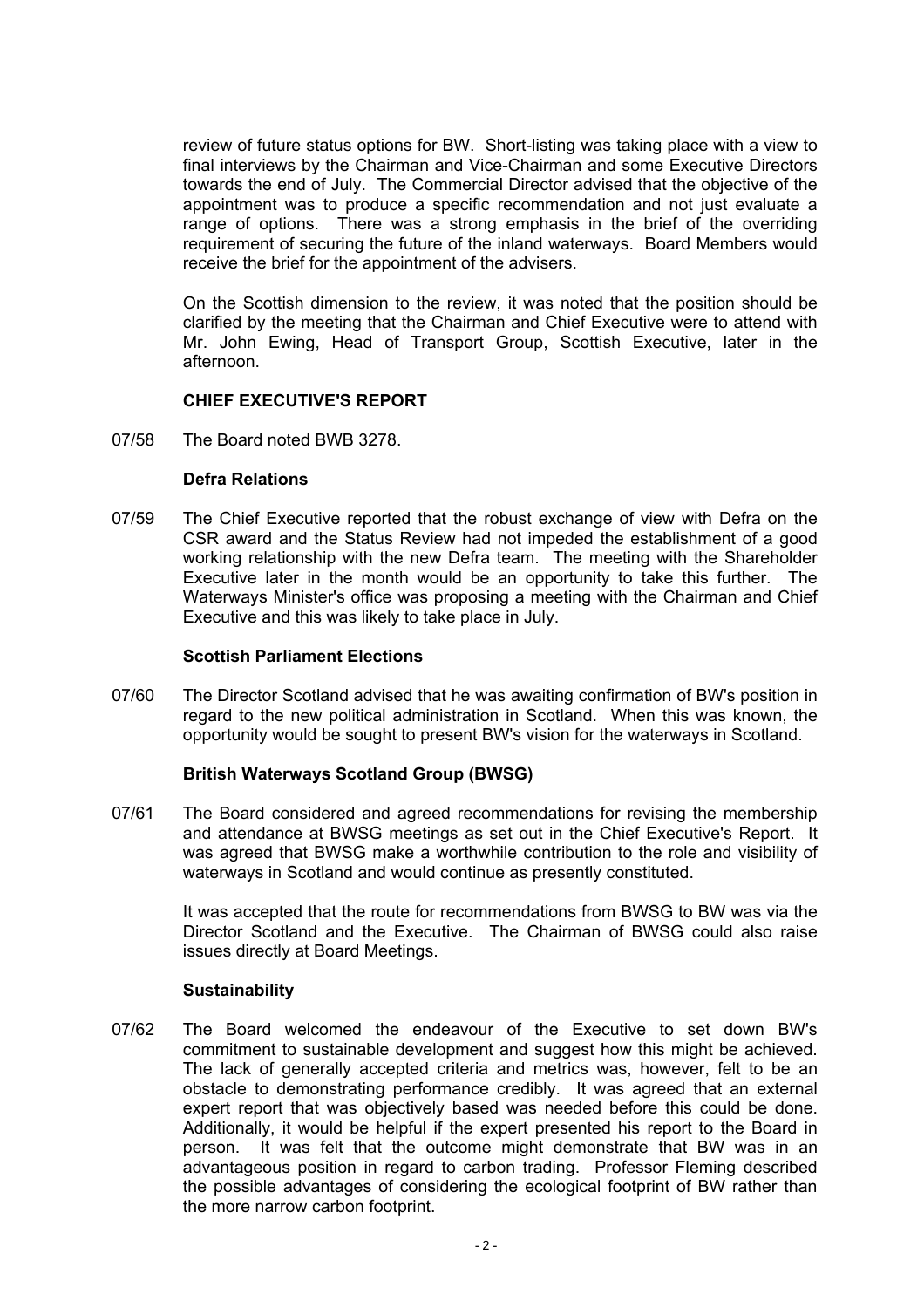## **Corporate Plan**

07/63 It was noted that Defra was seeking amendment to the preamble of the 4 Year Corporate Plan before approving it. The Plan would be sent to Board Members as soon as these changes were agreed.

## **Market Pricing of BW Long Term Moorings**

07/64 The Marketing & Customer Services Director reported on the mixed reaction to BW's announcement of plans to run a trial of tendering vacancies that arose on BW's directly managed long term moorings. Some users were asking for the consultation to be held first. The issue was recognised as sensitive and would continue to be managed carefully. The trial was a first step to achieving BW's longstanding commitment to market pricing and efforts would continue to convince boaters of the need for this.

It was agreed that the Fair Trading Committee would keep the topic under review.

#### **Freight**

07/65 The Board reviewed the plans for selective discussion followed by wider debate on the report it had received from OXERA on waterborne freight. This was accepted as appropriate. Issues highlighted by the Board for further consideration were achieving incremental cost recovery and the need for a separate review of canal freight potential in Scotland.

There would be an update at the next Board Meeting.

#### **Rochdale Canal – Maden Fold Farm Embankment Damage**

07/66 The Chief Executive advised that the cost of the repair of the damage to the Rochdale Canal embankment caused by the adjacent landowner would be between £300k and £400k. Legal proceedings were in hand to seek to recover this.

#### **Kennet & Avon Canal – Lock Gearing**

07/67 Mr. Bridgeman referred to the introduction of lock reduction gearing on the Kennet & Avon Canal. He suggested that it would be helpful to devise a torque standard for general application to waterways locks.

#### **Ventures**

07/68 The Board agreed the changes in the directorships of Joint Ventures and subsidiaries as set out in Appendix 2 to the Report.

#### **FINANCE REPORT**

- 07/69 The Board noted BWB 3276. This covered:
	- A statement of the latest BW cash position
	- A summary of results for the 12 month period to March 2007
	- Traffic light schedules of current year business plan milestones
	- The Business Performance Report.

 In considering the latter report, the Board welcomed the progress in capturing key performance measures. The report on Asset Condition was particularly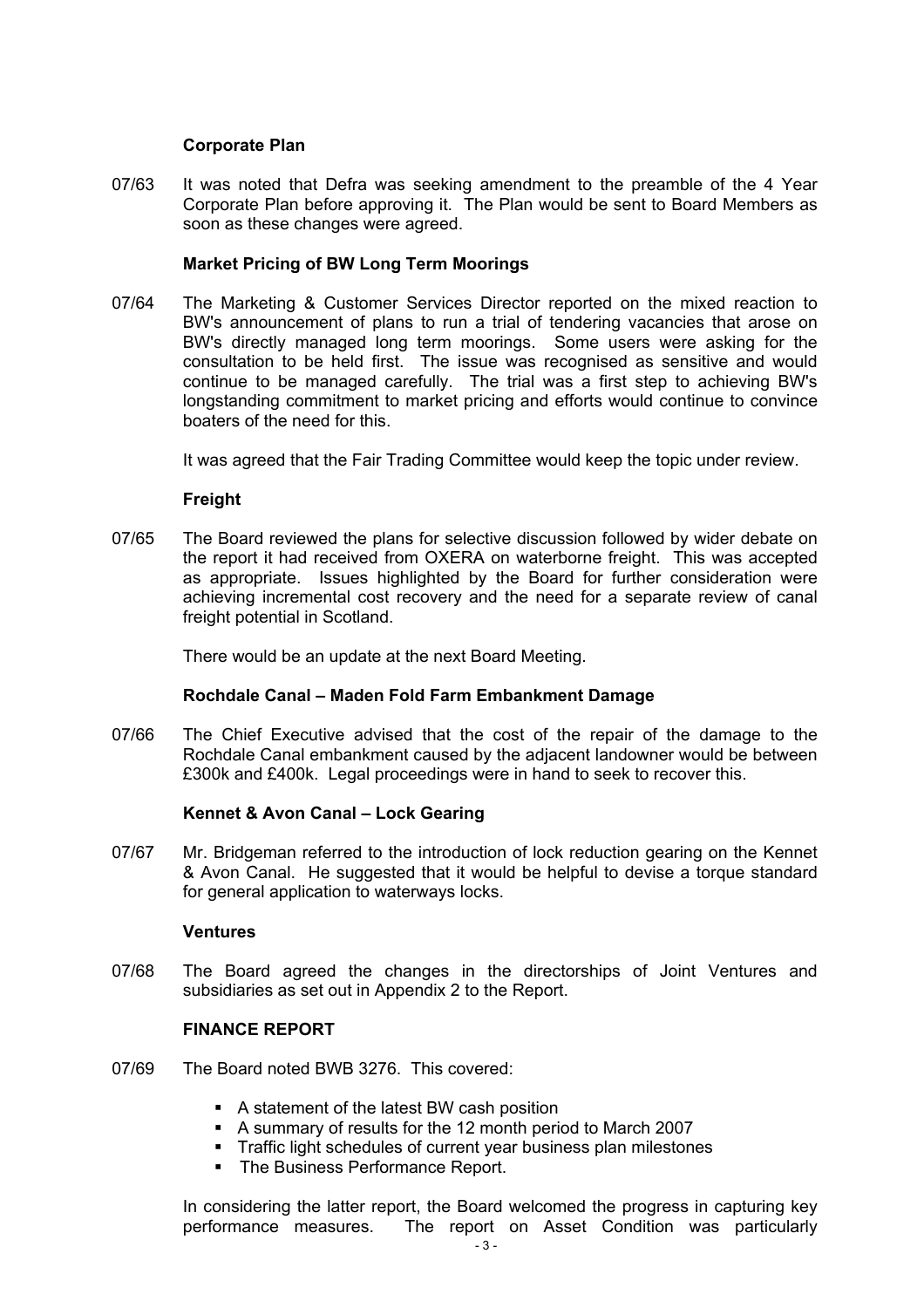commended and it was felt that by regularly reporting progress against target, this could be developed into an improved KPI. Other KPIs could also be strengthened, for instance, in the fields of environmental or waterway performance standards.

#### **DEVOLVED FUNDING FOR BW SCOTLAND**

07/70 The Finance Director introduced BWB 3279. This invited the Board to consider proposals for satisfying BW's past commitment to invest in Scotland and for delivering fully devolved transparent financial accounting.

 The Chief Executive advised that the Scottish Executive's thinking on the topic was evolving and had changed since the preparation of the report. Further clarification would be expected at the meeting with Mr. Ewing that was to follow the Board Meeting.

 Responding to Mr. Bowker, the Legal Director confirmed that the Executive was fully aware of the need to consider the Scottish Executive's request in the context of BW's overall statutory obligations.

# **HEALTH & SAFETY MANAGEMENT PROGRESS REPORT**

07/71 The Board noted BWB 3280 by the Technical Director.

#### **COMMERCIAL DIRECTOR'S REPORT**

07/72 The Board considered BWB 3277.

 The Commercial Director referred to the decision of AMEC plc to sell AMEC developments Limited, one of BW's partners in the ISIS joint venture, to Morgan Sindall plc. ADL had been renamed 'Muse Limited'.

*[Confidential minute]*

# **Projects for Approval**

- 07/73 The Board considered a proposal as follows for BW's participation in the Gloucester Quays joint venture development of the Factory Outlet Centre:
	- the Construction of a Factory Outlet Centre (FOC) of 190,000 Sq Ft by Gloucester Quays LLP (GQLLP) at a total development cost of approximately *[Confidential information].*
	- delegate approval to the Directors of GQLLP to enter into non recourse debt finance arrangements with a banking institution on the best possible financial terms negotiable
	- authorise the Project Team to seek and secure DEFRA and Shareholder Executive Approval to the construction of the FOC as per their conditional approval to the creation of the joint venture dated  $10<sup>th</sup>$  January 2007.

 The project was approved subject to consideration by the Executive and the Property Committee of additional information provided to them. [Post meeting note: It was confirmed immediately following the meeting that neither had any concerns arising from that information that they wished to put back to the Board prior to seeking Defra/Shareholder Executive approval].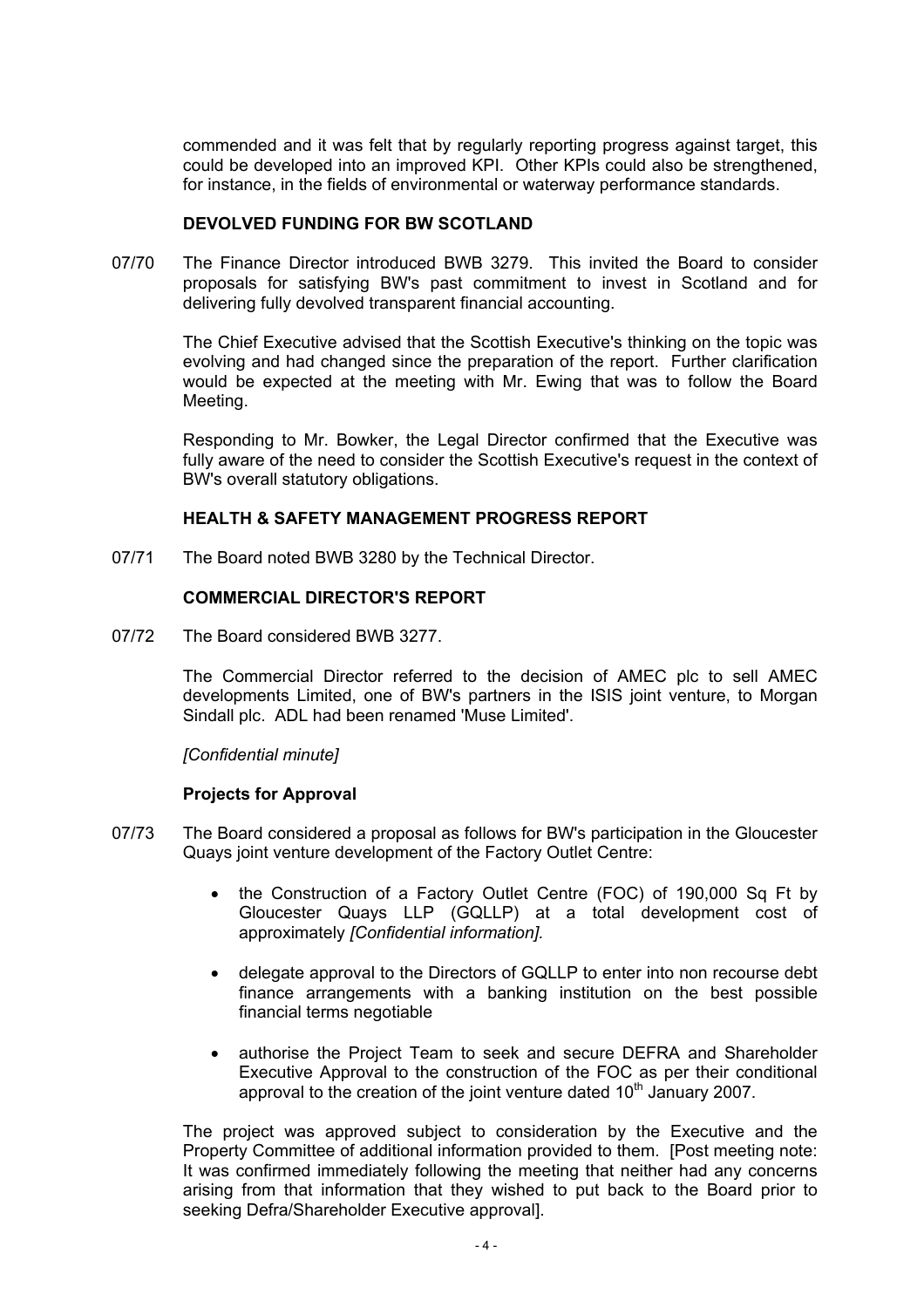The following projects were also approved:

- Pottery Lane, Knottingly, West Yorkshire Disposal of 7.73 acres of residential development land to Barratt Homes Ltd for the sum of *[Confidential information].*
- Armitage Road, Rugeley Disposal of 3.5 acres of land to Spring Urban Limited for the sum of *[Confidential information]*.

# **Projects for Noting**

- 07/74 The following projects which had been approved by the Executive were noted:
	- Falkirk Acquisition of the freehold of a vacant 2.24 acre site at Tamfourhill in Falkirk at a total cost of *[Confidential information]*.
	- Merchants Quay Acquisition of the long-leasehold interest in Merchant's Quay Shipley at a cost of *[Confidential information].*
	- National Property Business -The Property Committee has approved the outsourcing of the management of BW's higher value investment portfolio and development portfolio on a three year contract, to Atisreal at a cost of approximately *[Confidential information].*
	- Wood Wharf Update.

 On the Wood Wharf Update, the Commercial Director explained that Defra had required this to be a standing agenda item. *[Confidential Minute].*

# **BW STRATEGY**

07/75 The Board considered BWB 3282 by the Chief Executive. This contained a succinct 'Strategic Statement' that was intended to tie BW's Strategy in with the Government's stated strategic objectives, together with a draft 'BW Strategy 2007- 2017'.

 In regard to the Strategic Statement, the Board returned to its earlier discussion on sustainability and agreed that the section on this needed to move up towards the top of the statement and that it should benefit from the objective, creative thinking of the independent expert which it had been agreed to commission.

Other points which the Chief Executive undertook to consider were:

- how far it needed to match BW's vision
- emphasising the benefit of waterside regeneration to whole communities and not just those immediately adjacent to it. Also its relevance to Communities England and the Chancellor's regeneration agenda.

 The Board agreed it was a useful statement which would help inform discussion with Defra about possible changes to BW's Policy Objectives.

 On the 'BW Strategy 2007-2017', it was agreed that the extent of BW's involvement in £7 billion of waterside development needed to be clarified and specific examples of this development would be helpful.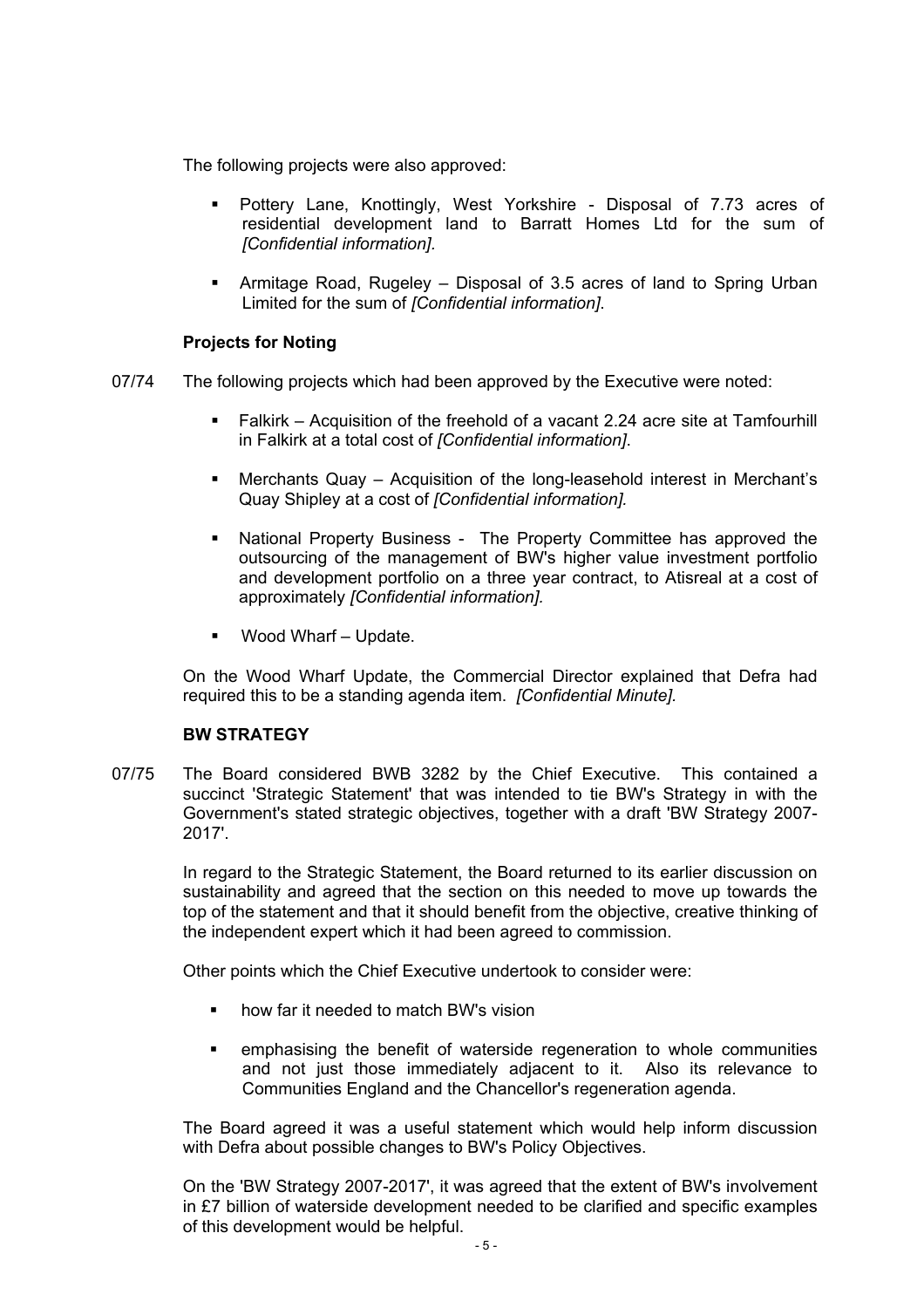## **RESTORATION UPDATE**

07/76 The Board considered BW 3281.

 On the Cotswolds Canal, it was noted that whilst efforts continued urgently to bridge the funding gap reported at the last meeting, the prospects of achieving this were not good. The Chief Executive confirmed that BW had conveyed this reality and its consequences to the other funders. It was likely that a final decision would have to be taken at the next Board Meeting.

 On the Liverpool Link, the Board approved an increase in the project authorisation from £23,756 million to £25,207 million with BW's contribution increased from £0.390 million to £1.148 million. The Chief Executive explained the principal reason for the increase was the increased complexity of the Mann Island basin and lock works.

 It was agreed the next report would include the measures to eradicate the Japanese Knotwood on the Bow Backs Rivers Olympic site.

#### **ANNUAL REPORT & ACCOUNTS 2006/07**

- 07/77 Mr. Bowker reported that the Audit Committee had considered the Annual Accounts 2006/07 on  $7<sup>th</sup>$  June and had agreed to recommend them to the Board for acceptance. Three points arising in the Committee's discussion were:
	- the intention of the Finance Director for greater transparency on the background behind the commercial and ventures financial numbers was welcomed
	- the Committee had asked for stronger wording in the Accounts to signpost the potential extra pension liability arising from the Triennial Actuarial valuation at 31 March 2008
	- the Committee had requested from next year a presentation from the property valuers.

 It was also noted that the external auditors would issue a clean audit report and had found no significant control issues.

 The Board agreed the going concern assumption as the appropriate basis for the accounts preparation.

 It was agreed that any minor factual changes to the narrative reports that Board Members wished to suggest should be conveyed to the Marketing & Customer Services Director.

 The Board approved the Accounts and delegated authority to the Chairman, Chief Executive and Chairman of the Audit Committee to do all things necessary to finalise, print, publish and lay the Annual Report before Parliament.

#### **BOARD COMMITTEES**

07/78 The Board noted the Minutes of the Fair Trading Committee on 27 March 2007.

An oral report was received from Mr. Hales on the Remuneration Committee